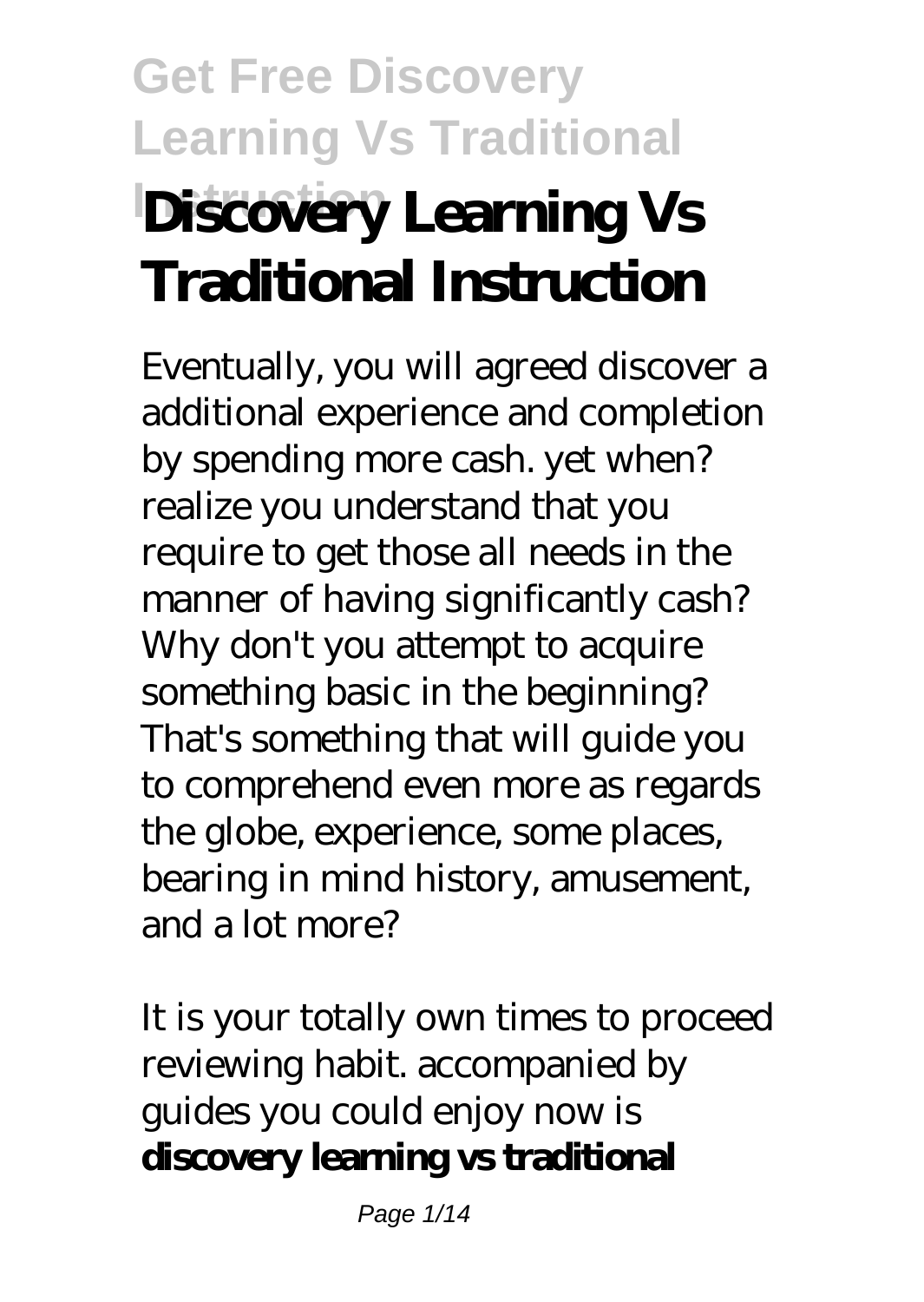The Truth About Discovery Learning Competency-Based vs. Traditional Education Traditional Education Vs Modern Education - Comparision What is Inquiry-Based Learning?The Power of Potential: Student Centered Learning | Ayla Postelnek | TEDxYeshivaUniversity What is Inquiry-Based Learning? Constructivist vs. Traditional Classroom GSC201\_Lecture04 **Should technology replace teachers? | William Zhou | TEDxKitchenerED** How to Use Google Jamboard for Remote Teaching *Learning Teaching Third Edition* Bruner's Constructivist Theory Jerome Bruner Revolution Now! with Peter Joseph | Ep #8 | Nov 3rd 2020 weConnect virtual classrooms: Page 2/14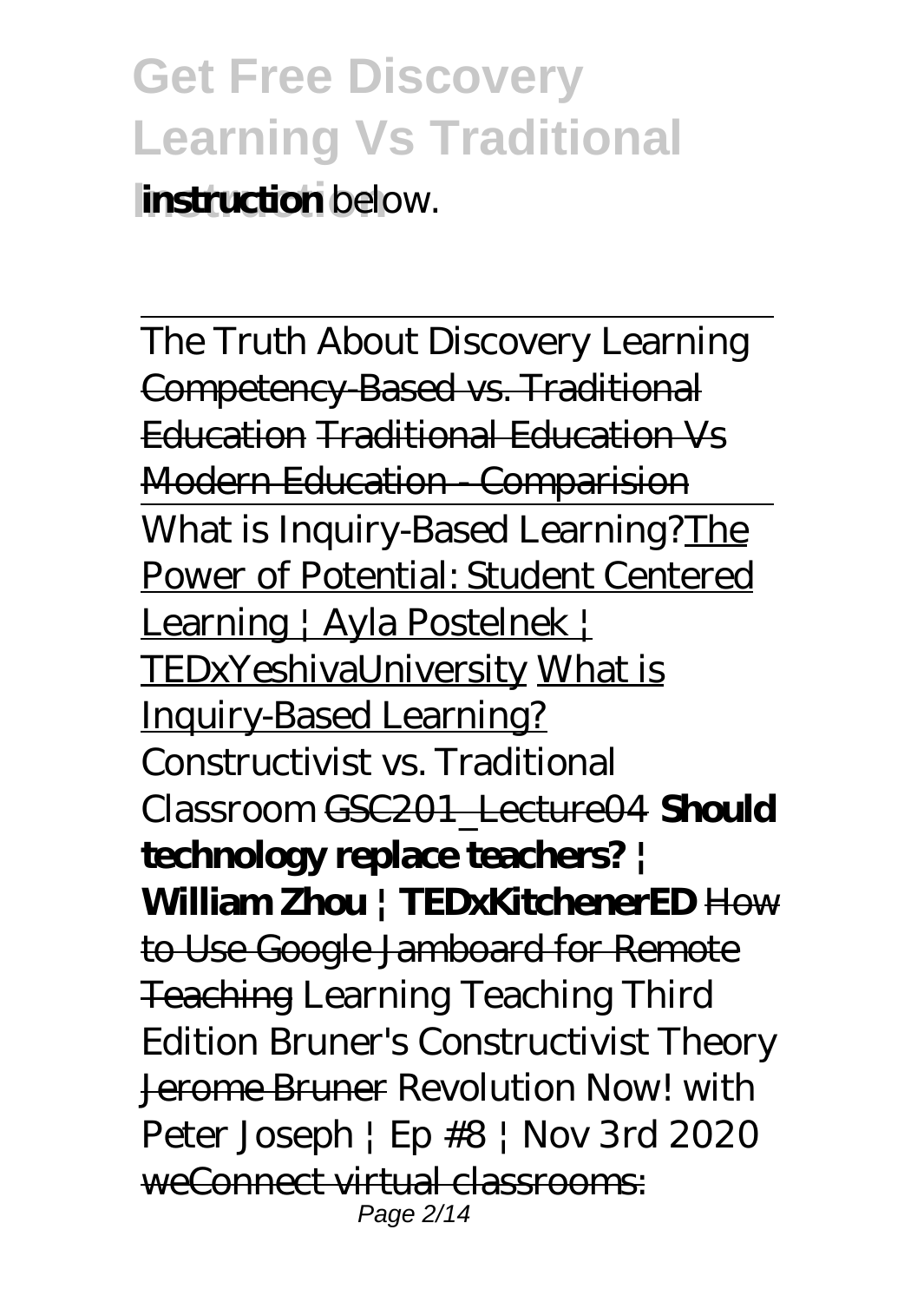discover effective online teaching and training **The Myth of Individual Learning Styles, Dr. Robert Bjork** Differentiated Instruction Video Series 1: What is it Explained | The Stock Market | FULL EPISODE | Netflix *Teaching Methods for Inspiring the Students of the Future | Joe Ruhl | TEDxLafayette My Distance Learning Must-Haves! (I wish I would have implemented these sooner!) Insight on Inquiry: Starting the Year in Kindergarten The Difference Between Guided Reading and Close Reading* Tips \u0026 Strategies for Effective Differentiation \u0026

Instruction.wmv

Flipped and Blended Classroom: Similarities and DifferencesHow to use Loom and record your lesson for Remote and Online learning [Webinar] Differentiation in the Online Page 3/14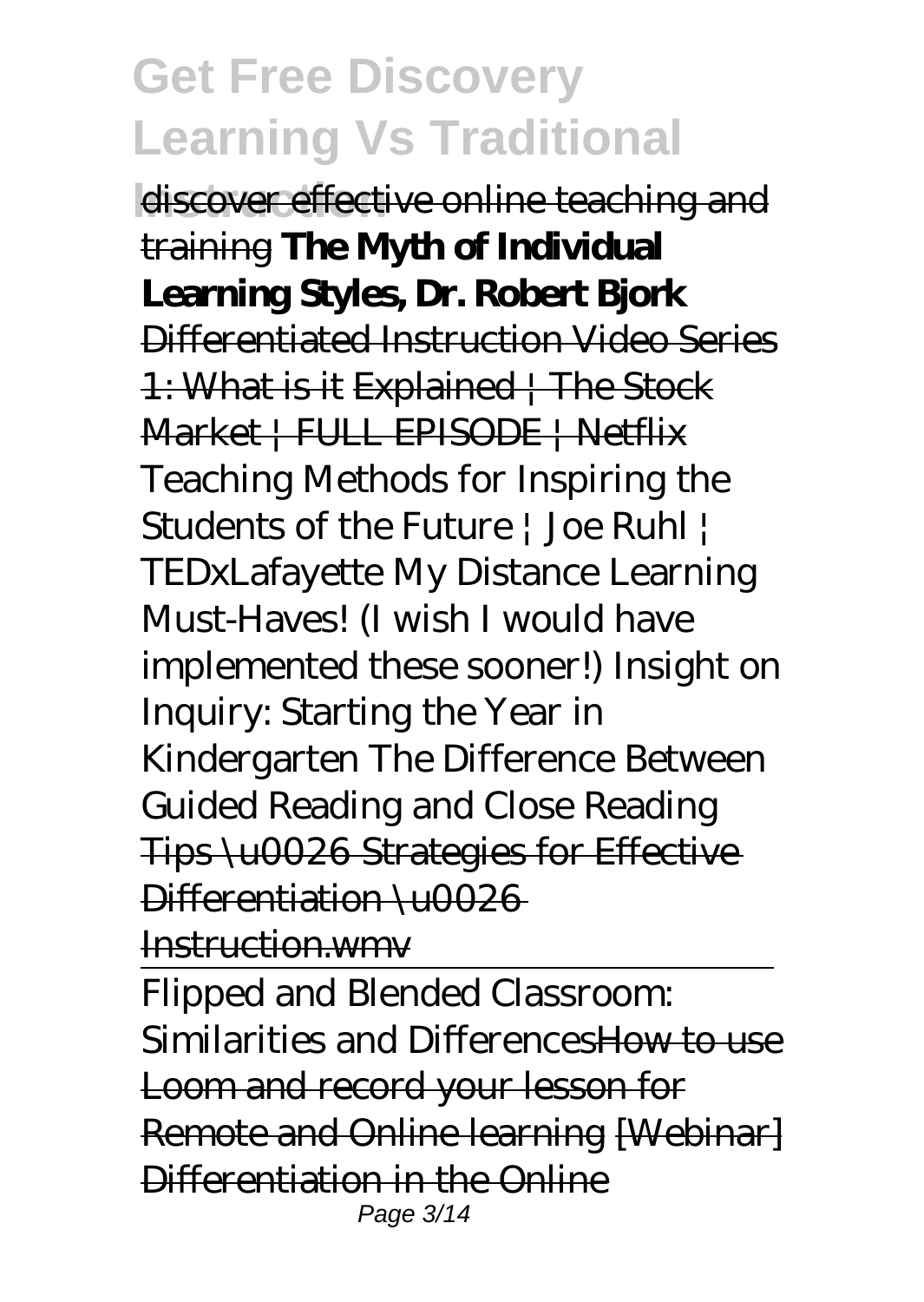**Instruction** Classroom | Keep Michigan Learning *Distance Learning | How to Teach Guided Reading Virtually* **Peer Instruction for Active Learning - Eric Mazur** Inquiry-Based Learning: From Teacher-Guided to Student-Driven *The Era of Online Learning | Niema Moshiri | TEDxUCSD* Discovery Learning Vs Traditional Instruction Discovery Learning vs. Traditional Instruction 6 using only traditional, lecture-based methods is bound to be less successful than discovery learning. (Hake, 1998) In light of such data, one may question why traditional instruction was implemented in the first place. However, traditional instruction should not be immediately discounted.

Discovery Learning vs. Traditional **Instruction**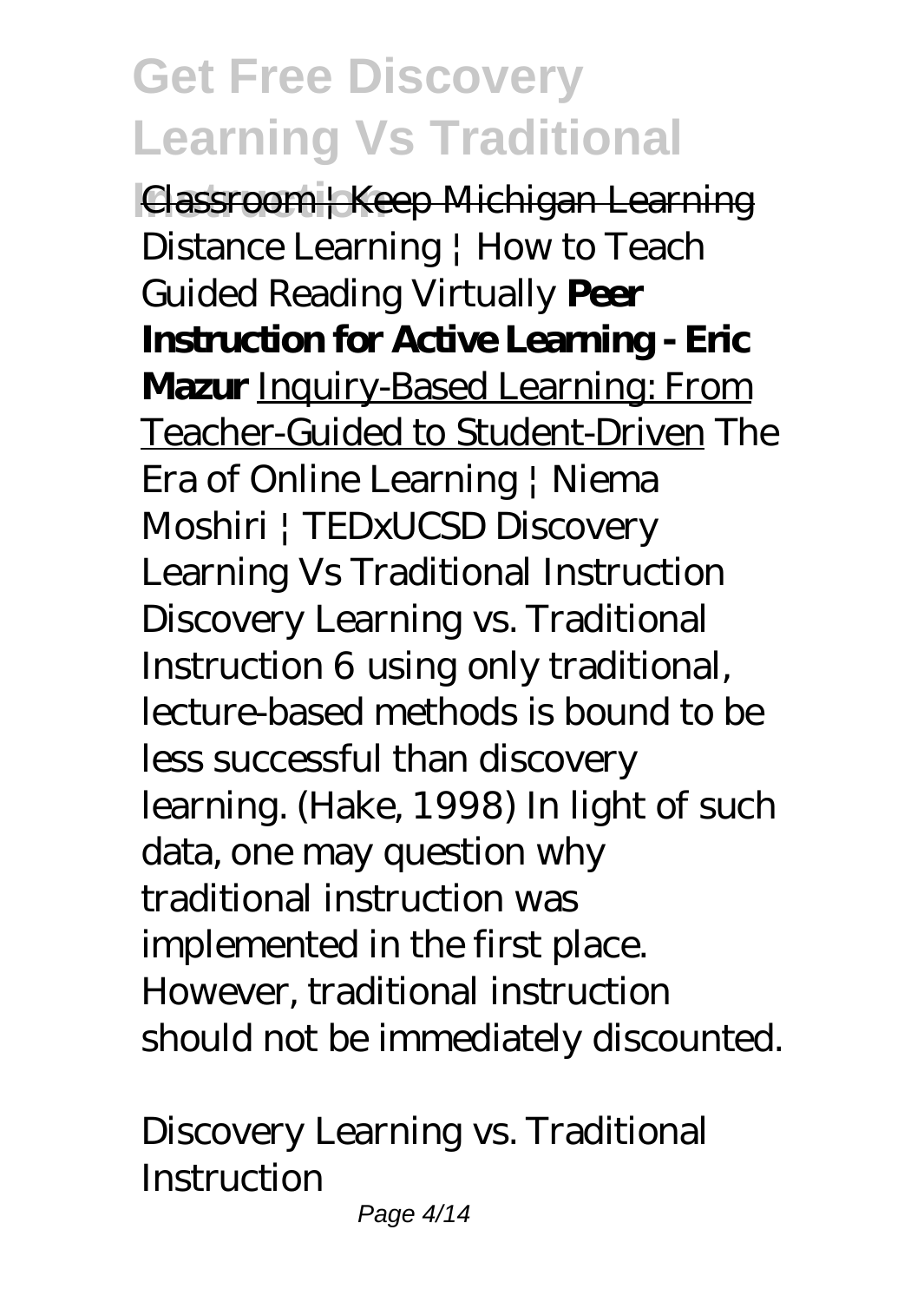**Discovery Learning Vs Traditional** Instruction Discovery Learning vs. Traditional Instruction 3 the students, including concepts, facts, terms, and diagrams. Class periods are lecture based and involve note taking, usually through the use of a chalk board or white board. In this instructional style, it is expected that students will answer

Discovery Learning Vs Traditional **Instruction** 

Discovery Learning Vs Traditional Instruction Discovery Learning Vs Traditional Instruction demonstrated that directed discovery had positive effects on retention of information at six weeks after instruction versus that of traditional direct instruction. It is believed that the outcome of discovery based learning is the Page 5/14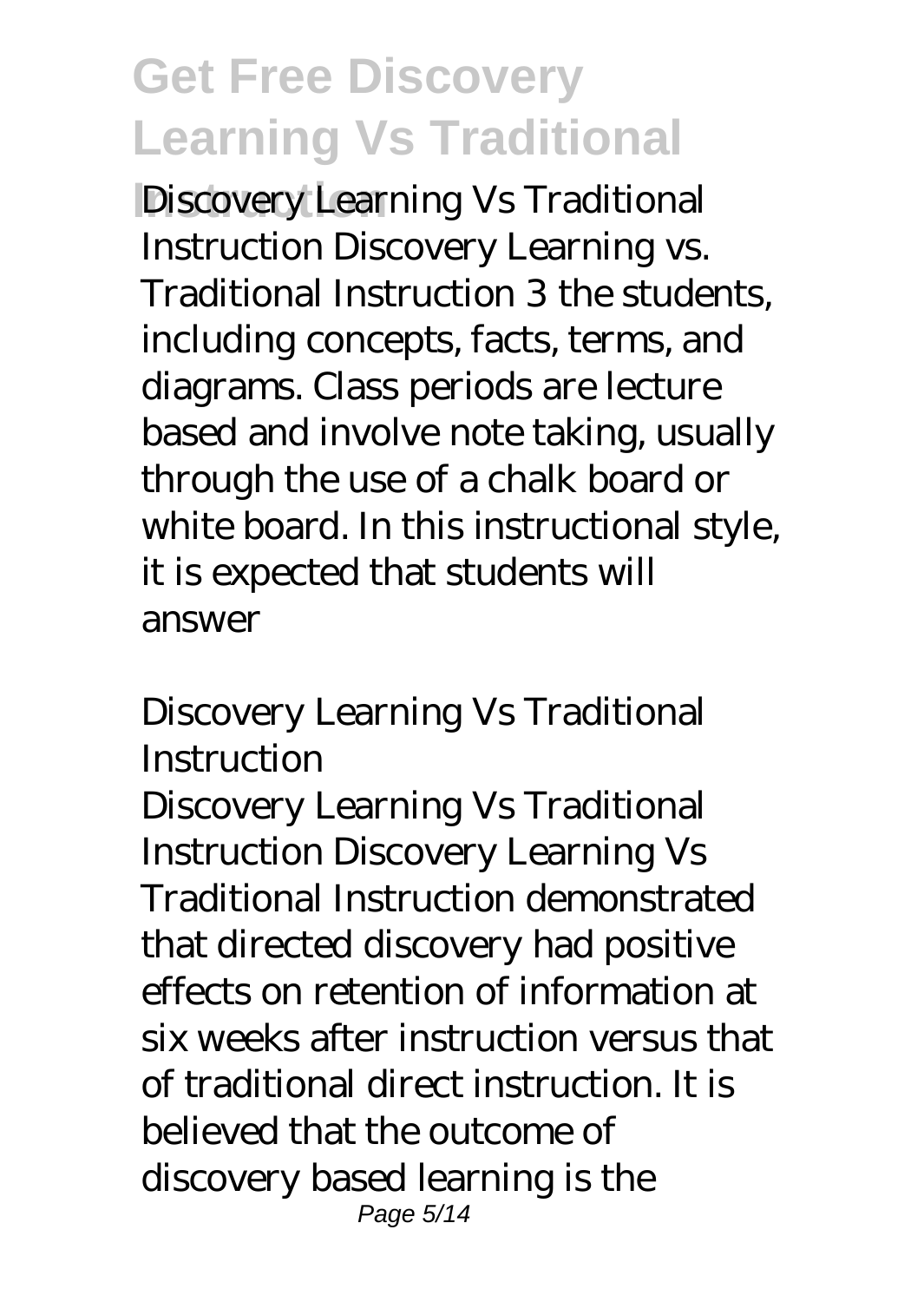development of inquiring minds and the potential for life-long learning.

Discovery Learning Vs Traditional **Instruction** 

This teacher-centered approach explores various methods of imparting knowledge from the teacher to the student. Discovery learning, on the other hand, promotes a studentbased philosophy in which the instructor takes on the non-traditional role of mentor or coach, leaving the students to discover solutions for themselves.

[PDF] Discovery Learning vs. Traditional Instruction 1 ... the discovery learning vs traditional instruction is universally compatible taking into consideration any devices to read. We now offer a wide range of Page 6/14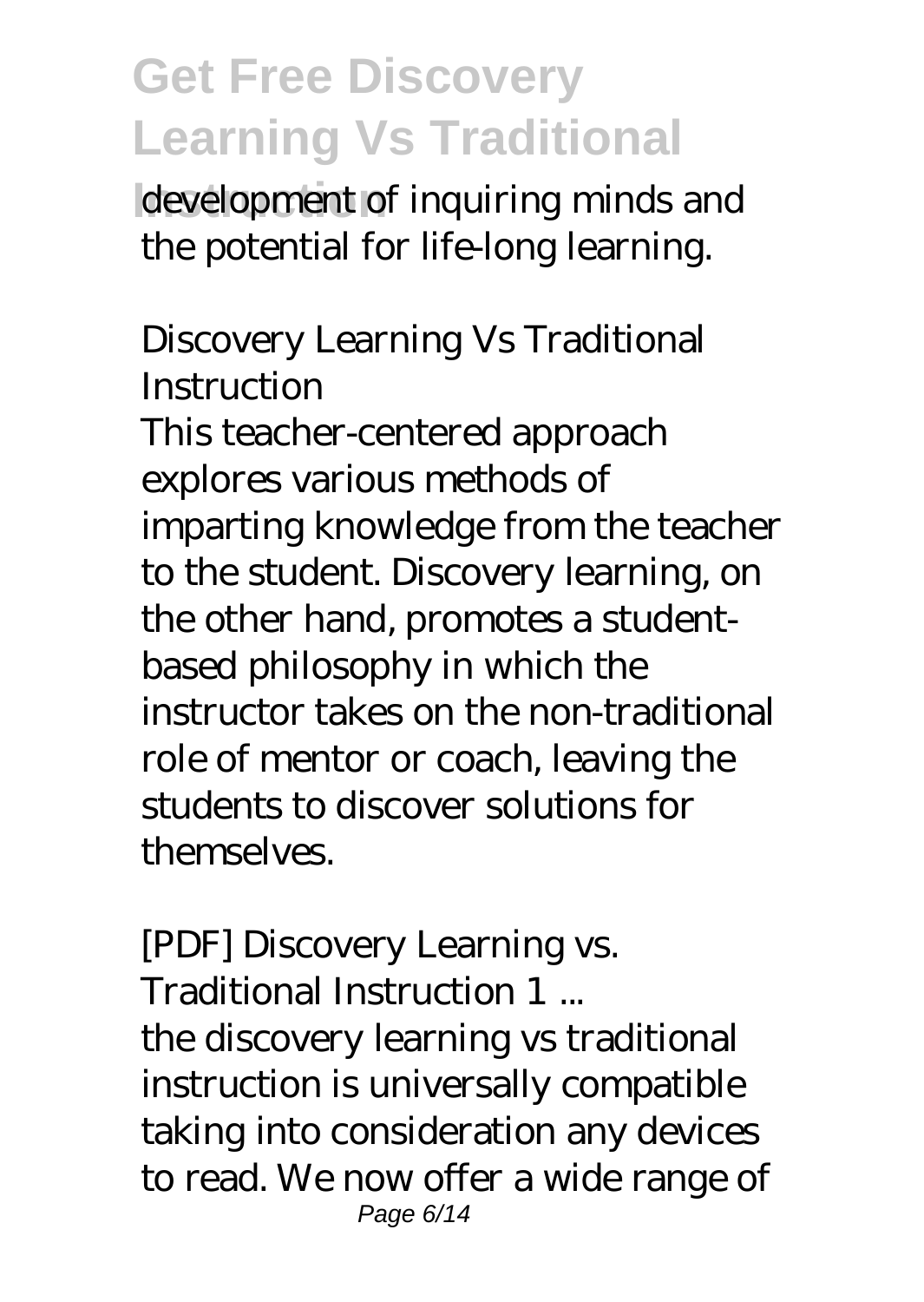services for both traditionally and selfpublished authors. What we offer. Newsletter Promo. Promote your discounted or free book.

Discovery Learning Vs Traditional **Instruction** transmission instruction and Discovery Learning, a balance in methodologies was encouraged and in fact it was noted that the two

'camps' are not so far a part on the spectrum as one might think .

#### (PDF) Discovery Learning in the Classroom

How discovery learning differs from traditional learning: The three attributes listed above combine to make discovery learning much different than traditional learning for five main reasons. First, learning is Page 7/14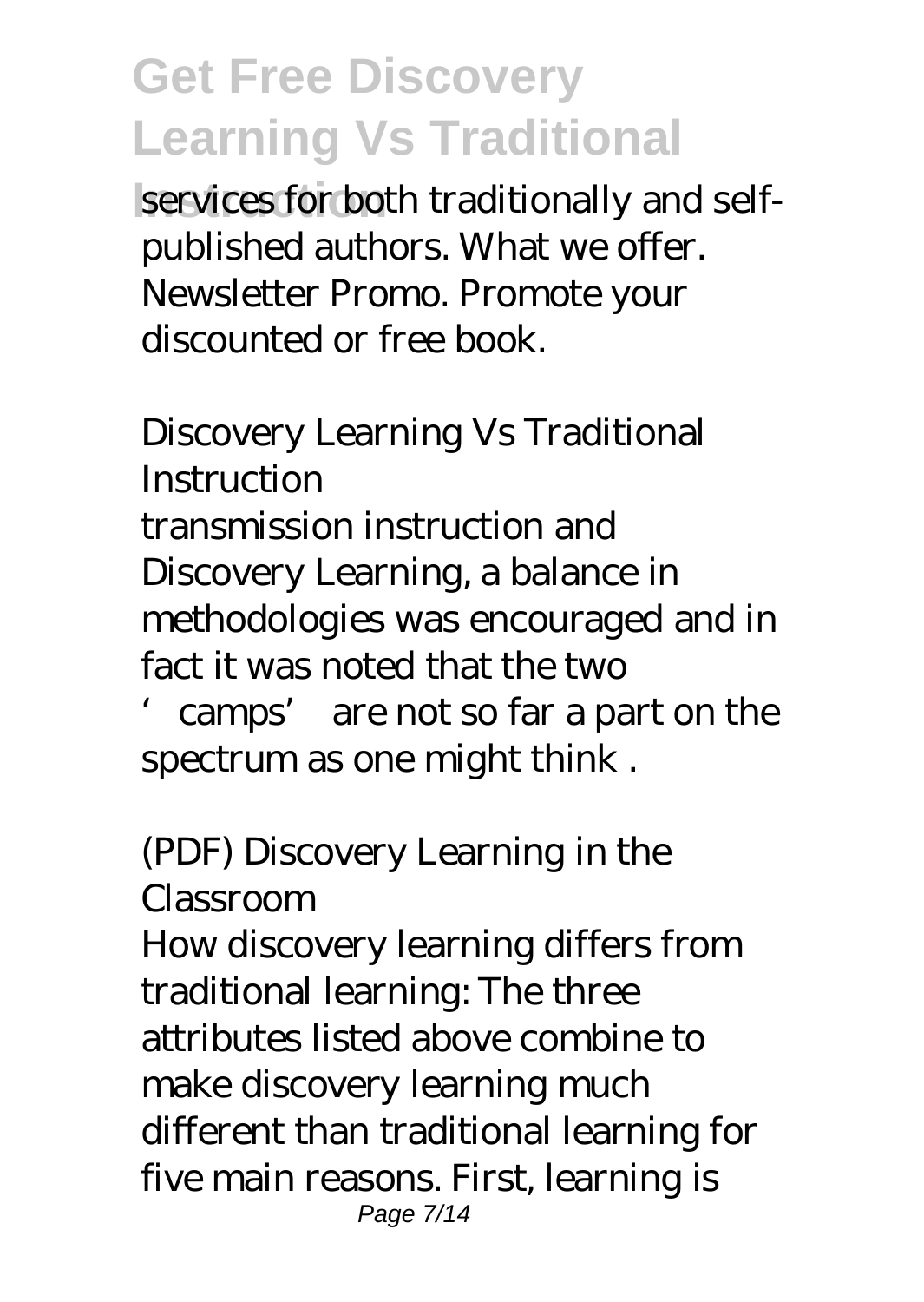**Instruction** active rather than passive (Mosca and Howard, 1997). Second, learning is process oriented, rather than content oriented.

Advantages of Discovery Learning - UKEssays.com What is Discovery Learning. Discovery Learning was introduced by Jerome Bruner, and is a method of Inquiry-Based Instruction. This popular theory encourages learners to build on past experiences and knowledge, use their intuition, imagination and creativity, and search for new information to discover facts, correlations and new truths.

Instructional Design Models and Theories: The Discovery ... Discovery Learning Vs Traditional Instruction demonstrated that Page 8/14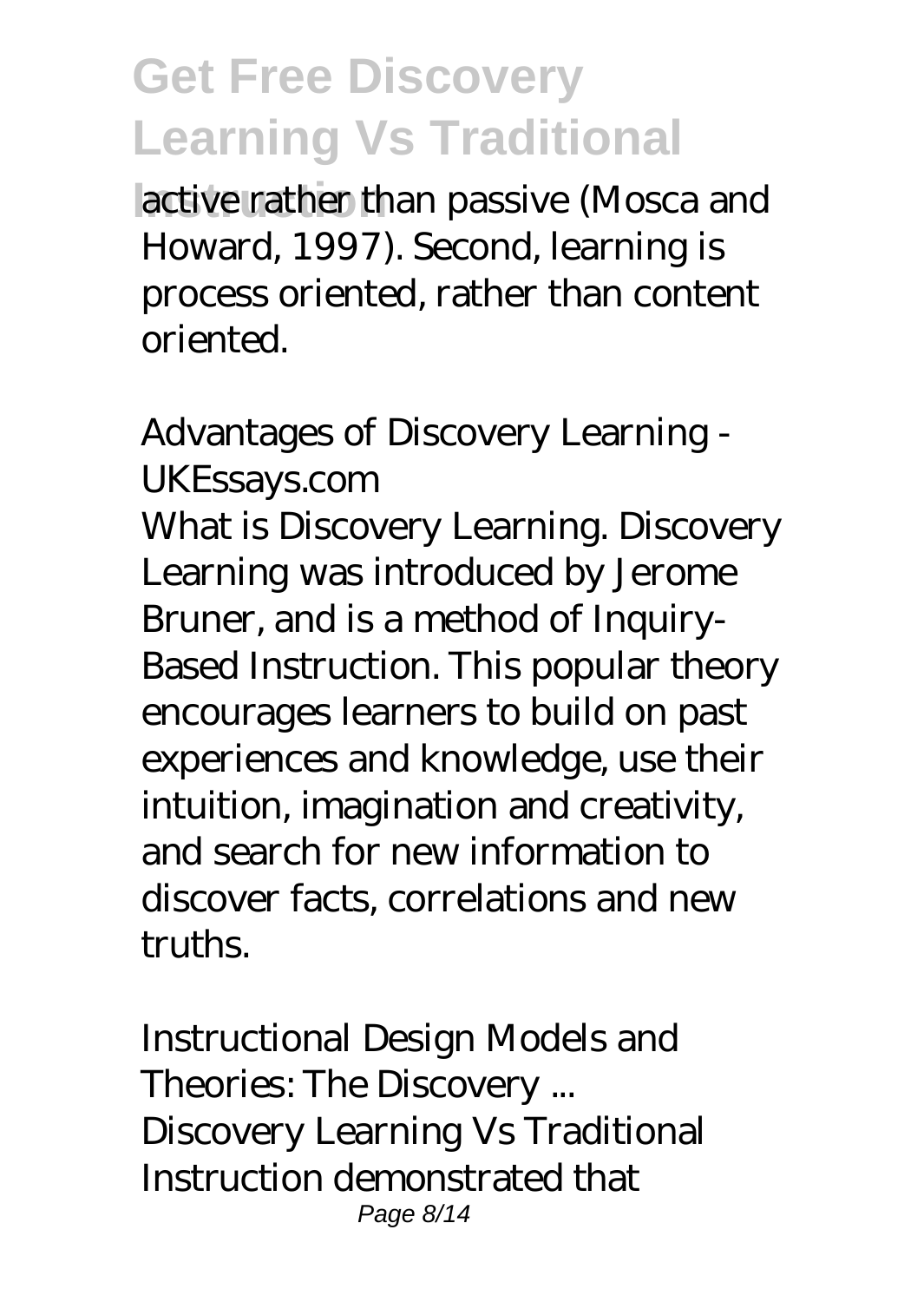directed discovery had positive effects on retention of information at six weeks after instruction versus that of traditional direct instruction. It is believed that the outcome of discovery based learning is the development of inquiring minds and the potential for life-long learning. Page 7/26

Discovery Learning Vs Traditional **Instruction** 

I've seen people using the terms

"inquiry based learning" and "discovery based learning" as though they are interchangeable. They're not. And here's why.... Let's forget about that fact that discovery learning doesn't actually exist for a moment and pretend that it does, at least in the way that some people believe it does. Page 9/14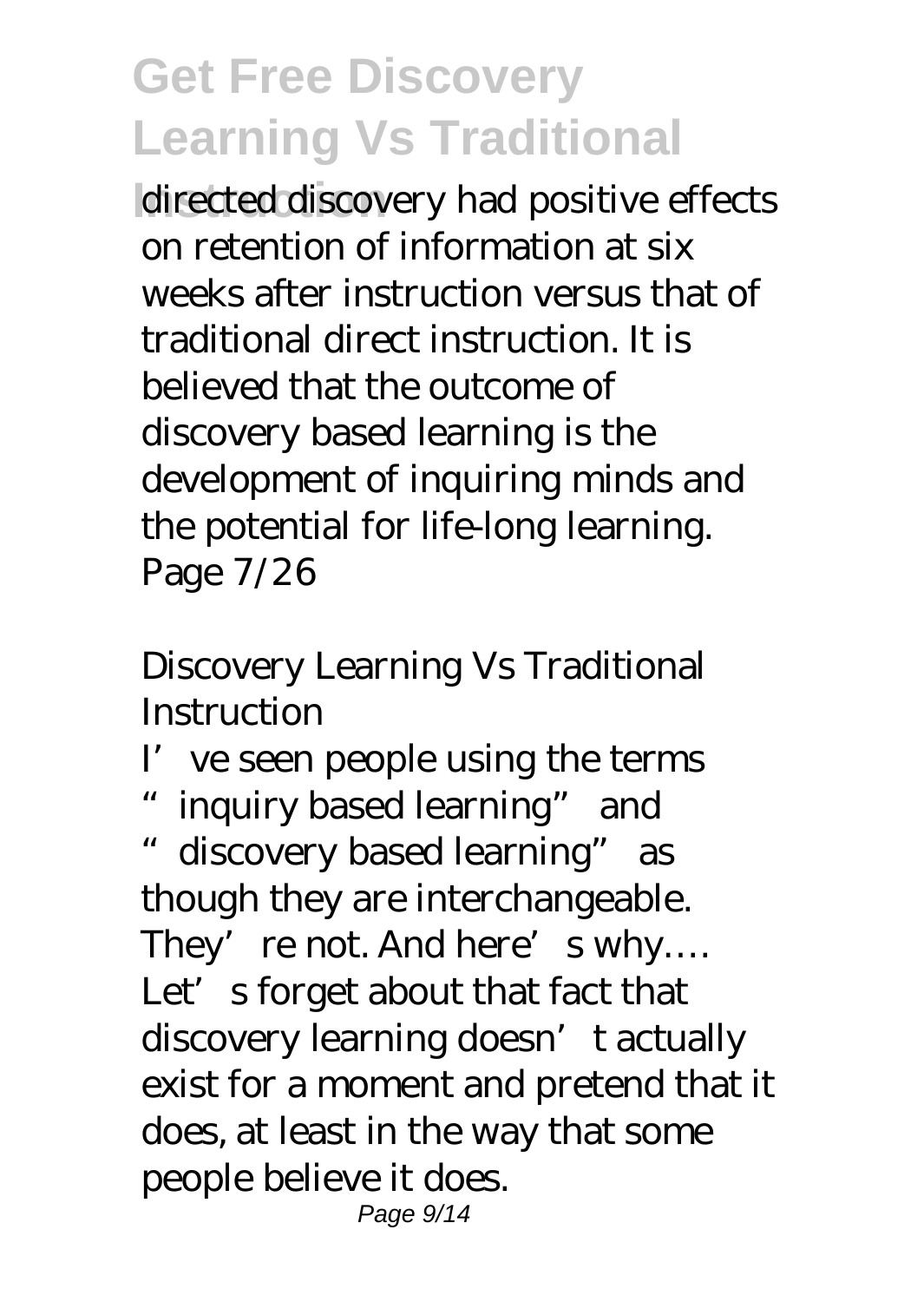Why Inquiry Based Learning is Not Discovery Learning ...

Early research demonstrated that directed discovery had positive effects on retention of information at six weeks after instruction versus that of traditional direct instruction. It is believed that the outcome of discovery based learning is the development of inquiring minds and the potential for life-long learning.

Discovery learning - Wikipedia A Critique of Discovery Learning Several groups of educators have found evidence discovery learning is a less effective as an instructional strategy for novices, than more direct forms of instruction (e.g. Tuovinen and Sweller, 1999). While discovery learning is very popular, it is often Page 10/14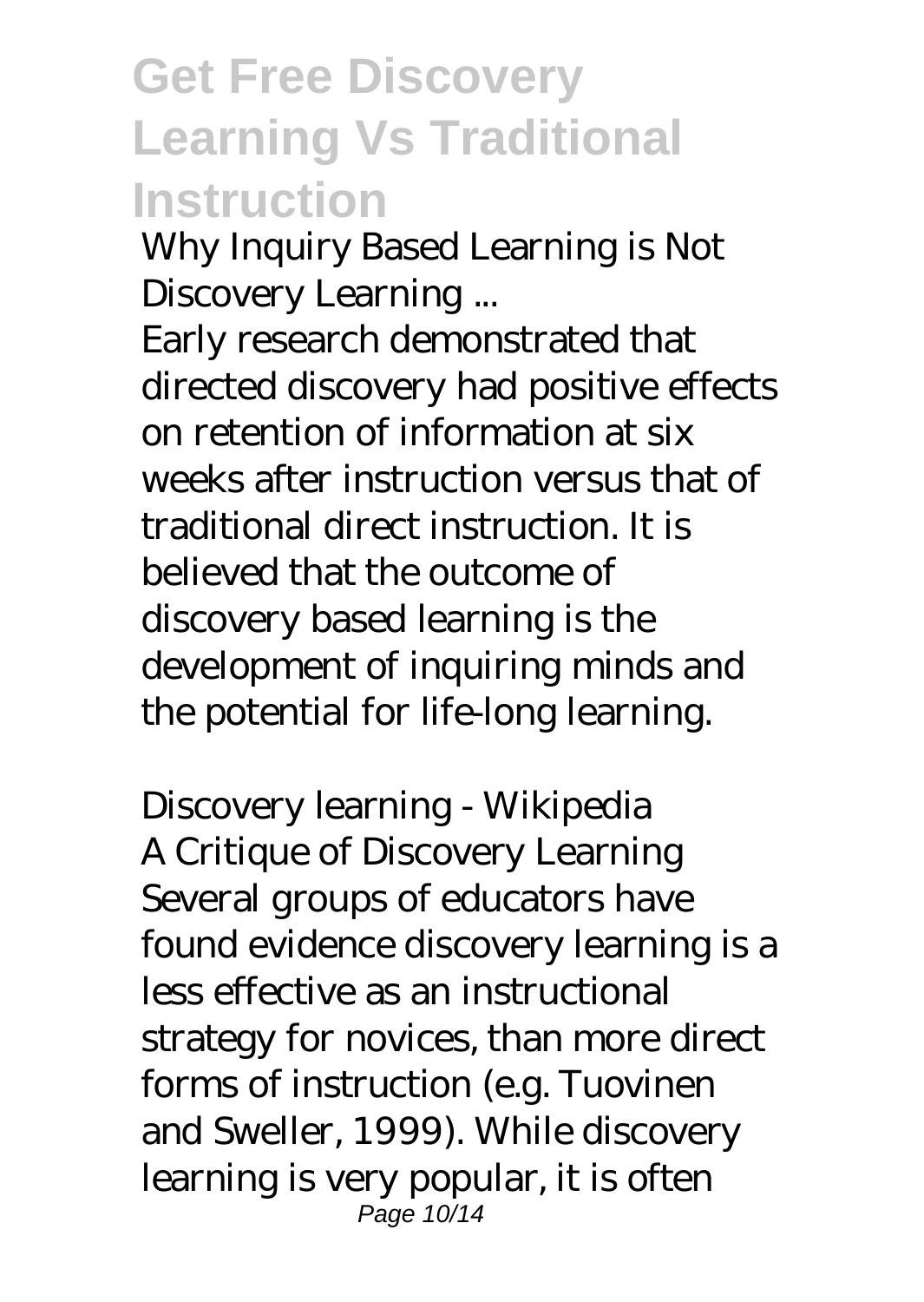used inappropriately, to

A Brief Summary of Discovery Learning Discovery instruction is when there is a high level of student involvement in observing, investigating, and drawing conclusions. It takes advantage of students' interest and curiosity, often

...

Direct Instruction & Discovery Instruction: Definition ...

I believe inquiry-based learning is an actual pedagogy, whereas traditional instruction, or chalk-and-talk, is only an element of a pedagogy. It is a step in a sequence of activities of which your pedagogy is comprised and though it's widely used and frequently exclusively used, I don't believe it is a pedagogy. Page 11/14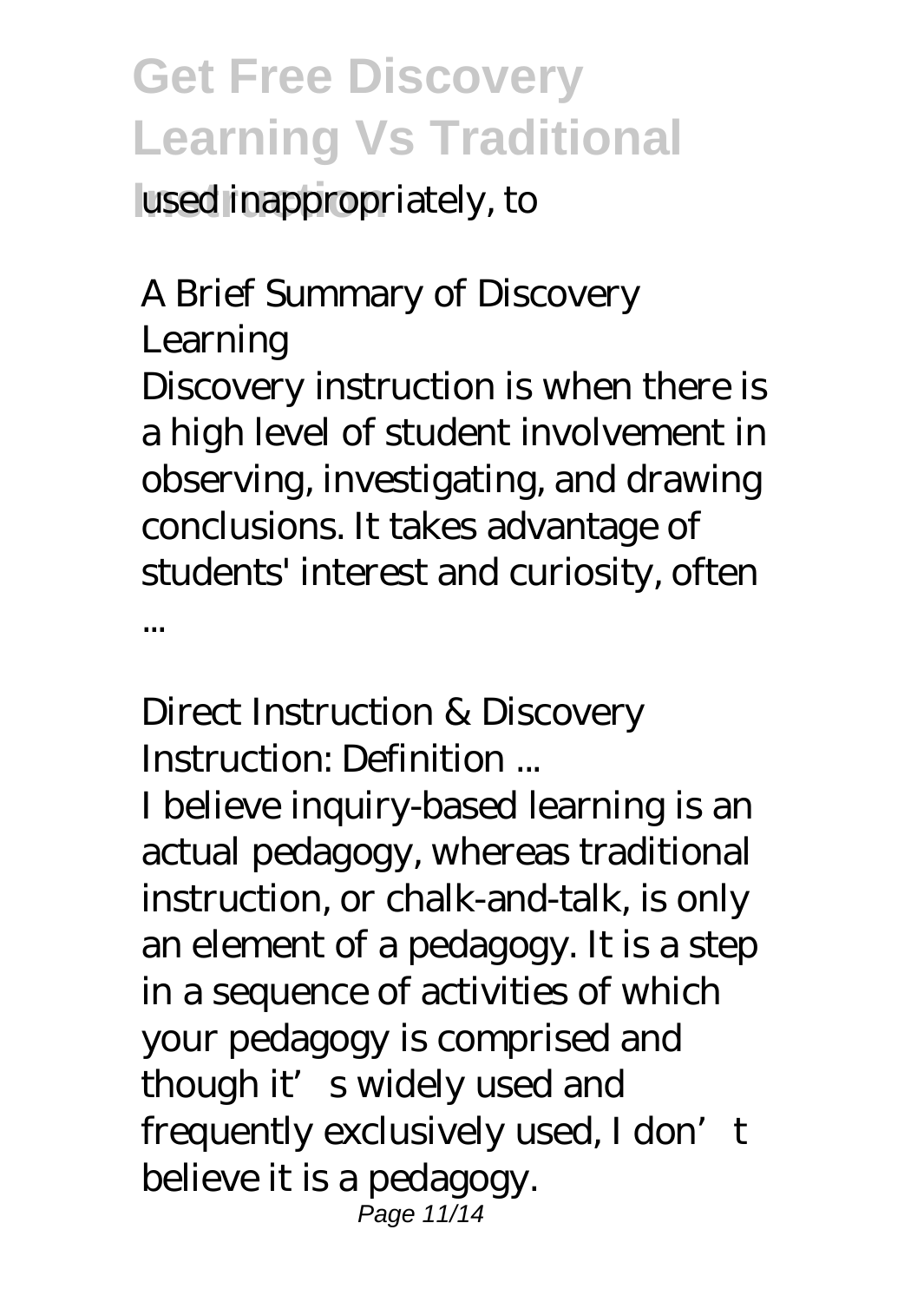Inquiry-Based Learning vs. Direct Instruction: 7 Important ... Learning Theories in Plain English Vol. 1 of 2. Learning theories summaries on the Learning-Theories.com website as an electronic book, conveniently organized into one PDF file that you can print and use for your papers or assignments. \$ 10.95 \$ 9.95

Discovery Learning (Bruner) – Learning Theories Table 1: Teacher directed learning vs. Self-directed learning Teacher Directed Learning Self-Directed Learning. Assumes the learner is essentially a dependent personality and that he teacher has the responsibility on what and how the learner should be taught Page 12/14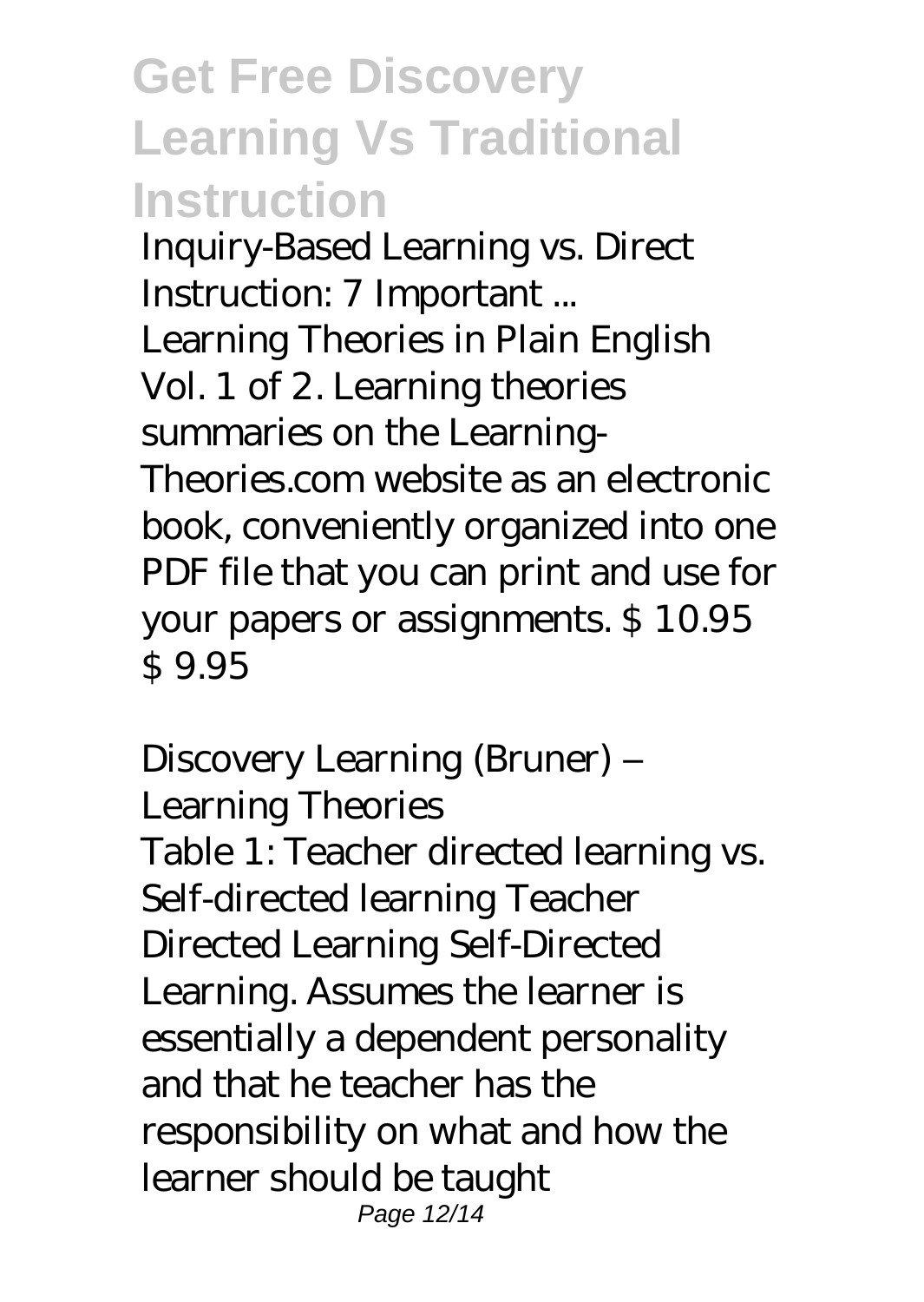Teacher Directed Vs Self Directed Learning

Direct instruction is the traditional way of teaching - where a teacher stands at the front of the class and directs the learning. ... This approach is known as inquiry or discovery learning.

'Chalk and talk' teaching might be the best way after all One of those differences is the subject of current investigation: the divide between explicit and implicit instruction. By explicit instruction, we mean teaching where the instructor clearly outlines what the learning goals are for the student, and offers clear, unambiguous explanations of the skills and information structures they are presenting. Page 13/14